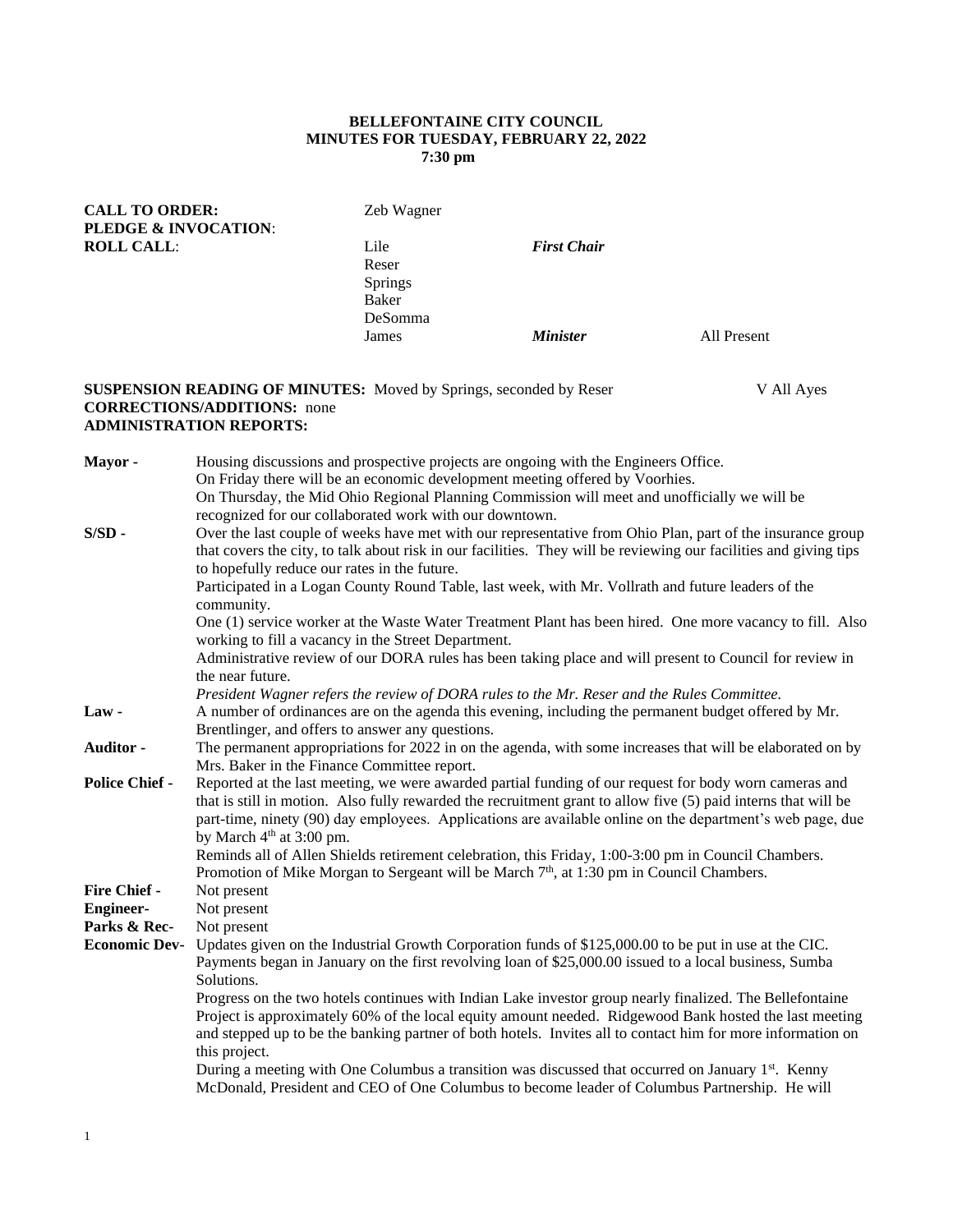remain as Chairman of the Board for One Columbus. Also discussed their goal of helping every county put together prepared sites and prepared buildings.

The 3E Campaign continues to do well.

Natural gas continues to be a pressing issue with the need of natural gas. We continue as part of the Ohio Gas Access Partnership. Through this partnership legislation is expected in the next 30 days, co-sponsored by Jay Edwards, Athens and Tracy Richardson, Union County to position new legislation to make gas infrastructure more feasible.

### **REPORTS OF STANDING COMMITTEES:**

**Finance –** Explained ordinances on the agenda

**Rules -** Explained ordinance on the agenda

- **Safety -** Explained ordinance on the agenda
- **Utilities -** No report

**Streets -** Explained ordinances on the agenda

**Sidewalks, Curbs & Parks -**Explained ordinance on the agenda

**Audit –** No report

# **COMMUNICATIONS FROM CITIZENS:**

## **INTRODUCTION OF ORDINANCES:**

## **1. ORDINANCES FOR 1ST READING**

22-09 A. AN ORDINANCE MAKING PERMANENT APPROPRIATIONS FOR CURRENT EXPENSES AND OTHER EXPENDITURES DURING THE FISCAL YEAR ENDING DECEMBER 31, 2022, AND DECLARING AN EMERGENCY IN THE CITY OF BELLEFONTAINE, OHIO. **FINANCE**

|          | $3RR-$<br>Passage-<br>Adoption- | Moved by Baker, seconded by DeSomma                                                                                                                                                                                | V All Ayes |
|----------|---------------------------------|--------------------------------------------------------------------------------------------------------------------------------------------------------------------------------------------------------------------|------------|
| 22-10 B. |                                 | AN ORDINANCE AUTHORIZING THE SERVICE-SAFETY DIRECTOR TO SEEK PROPOSALS<br>AND/OR ADVERTISE FOR BIDS AND ENTER INTO CONTRACTS WITH THE SELECTED<br>BIDDERS FOR THE IRVING AVENUE. MADRIVER STREET AND PALMER AVENUE |            |

3RR- Moved by Baker, seconded by James V All Ayes Passage-Adoption-

RECONSTRUCTION PROJECT NO. 2022-03 AND DECLARING AN EMERGENCY. **FINANCE**

22-11 C. AN ORDINANCE AUTHORIZING THE SERVICE-SAFETY DIRECTOR TO SEEK PROPOSALS AND/OR ADVERTISE FOR BIDS AND ENTER INTO CONTRACTS WITH THE SELECTED BIDDERS FOR THE WEST STREET AND WEST WILLIAMS AVENUE RECONSTRUCTION PROJECT NO. 2022-02 AND DECLARING AN EMERGENCY. **FINANCE**

| $3RR-$    | Moved by Baker, seconded by James | V All Ayes |
|-----------|-----------------------------------|------------|
| Passage-  |                                   |            |
| Adoption- |                                   |            |
|           |                                   |            |

# 22-12 D. AN ORDINANCE AMENDING COMPENSATION FOR THE ASSISTANT CITY ENGINEER OF THE CITY OF BELLEFONTAINE AND DECLARING AN EMERGENCY. **FINANCE**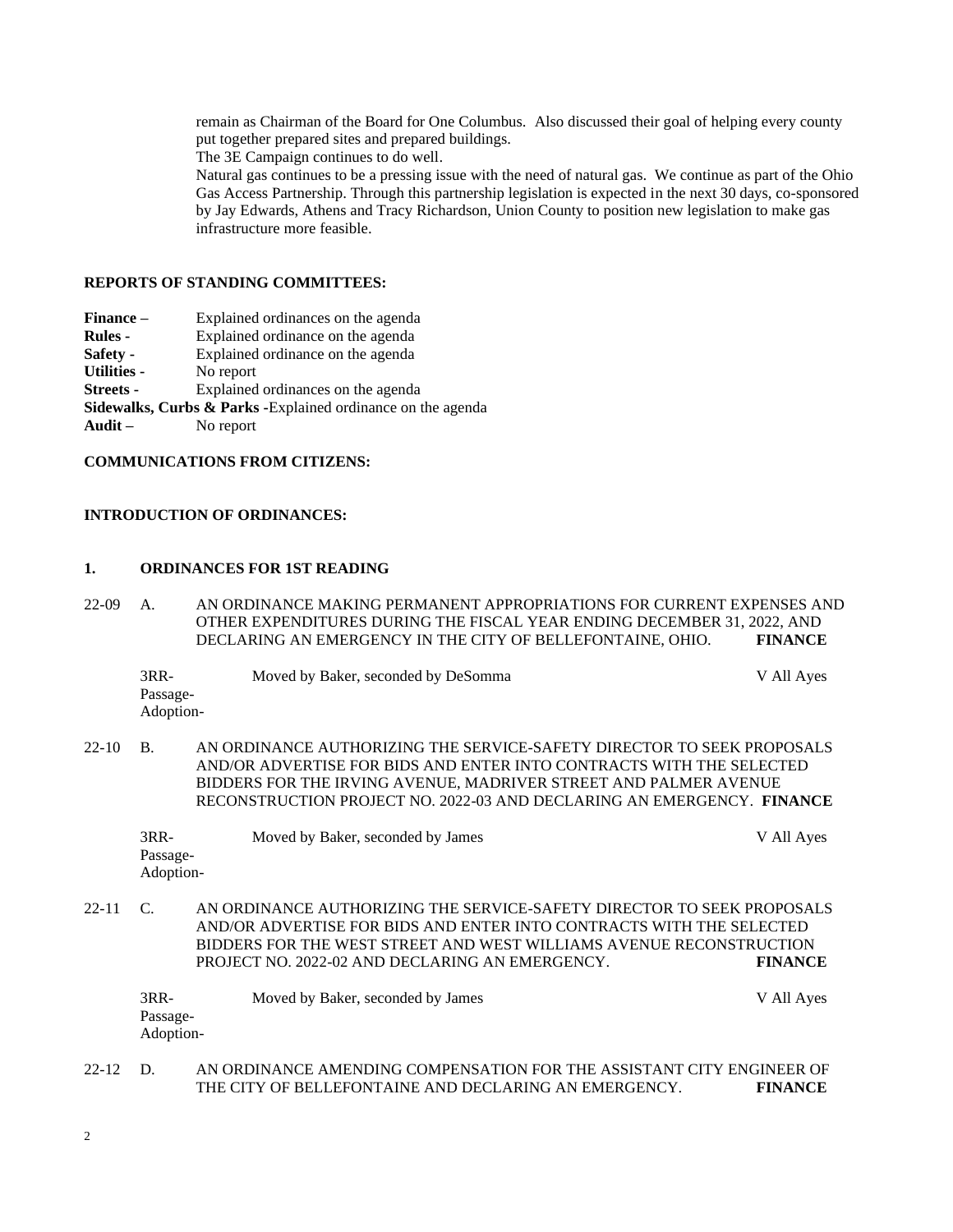|           | 3RR-<br>Passage-<br>Adoption-                                                                                                                       | Moved by Baker, seconded by James                                                                                                                                                                                   | V All Ayes    |
|-----------|-----------------------------------------------------------------------------------------------------------------------------------------------------|---------------------------------------------------------------------------------------------------------------------------------------------------------------------------------------------------------------------|---------------|
| $22 - 13$ | E.                                                                                                                                                  | AN ORDINANCE VACATING COUNTY ROADS 283 AND 284 IN THE CITY OF BELLEFONTAINE<br>HARRISON TOWNSHIP, LOGAN COUNTY, OHIO, SECTION 10, TOWN 3 RANGE 14 B.M.R.S.,<br>AND DECLARING AN EMERGENCY.                          | <b>STREET</b> |
|           | 3RR-<br>Passage-<br>Adoption-                                                                                                                       | Moved by DeSomma, seconded by Reser                                                                                                                                                                                 | V All Ayes    |
| $22 - 14$ | F <sub>r</sub>                                                                                                                                      | AN ORDINANCE VACATING THAT CERTAIN EAST-WEST PUBLIC ALLEY BETWEEN S.<br>SPRINGHILLS STREET AND ST. PARIS STREET, IN THE CITY OF BELLEFONTAINE,<br>HARRISON TOWNSHIP, LOGAN COUNTY, OHIO AND DECLARING AN EMERGENCY. | <b>STREET</b> |
|           | 3RR-<br>Passage-<br>Adoption-                                                                                                                       | Moved by DeSomma, seconded by James                                                                                                                                                                                 | V All Ayes    |
| $22 - 15$ | G.                                                                                                                                                  | AN ORDINANCE VACATING THAT CERTAIN NORTH-SOUTH PUBLIC ALLEY EAST OF<br>WALKER STREET, IN THE CITY OF BELLEFONTAINE, LAKE TOWNSHIP, LOGAN COUNTY,<br>OHIO AND DECLARING AN EMERGENCY.                                | <b>STREET</b> |
|           | 3RR-<br>Passage-<br>Adoption-                                                                                                                       | Moved by DeSomma, seconded by Reser                                                                                                                                                                                 | V All Ayes    |
| $22 - 16$ | H.                                                                                                                                                  | AN ORDINANCE AMENDING 957.05 OF THE CODIFIED ORDINANCES OF THE CITY OF<br>BELLEFONTAINE REGARDING CEMETERY CHARGES AND DECLARING AN EMERGENCY.<br><b>SIDEWALKS, CURBS &amp; PARKS</b>                               |               |
|           | 3RR-<br>Passage-<br>Adoption-                                                                                                                       | Moved by Lile, seconded by Baker                                                                                                                                                                                    | V All Ayes    |
| 2.        |                                                                                                                                                     | <b>ORDINANCES FOR 2ND READING</b>                                                                                                                                                                                   |               |
| $22-08$   | A.                                                                                                                                                  | AN ORDINANCE AMENDING CERTAIN PROVISIONS OF THE CODIFIED ORDINANCES OF THE<br>CITY OF BELLEFONTAINE REGARDING FIRE INSPECTION FEES RATES AND DECLARING AN<br>EMERGENCY.                                             | <b>SAFETY</b> |
|           | $3RR-$<br>Passage-<br>Adoption-                                                                                                                     | Moved by James, seconded by DeSomma                                                                                                                                                                                 | V All Ayes    |
| 3.        | <b>ORDINANCES FOR 3RD READING</b>                                                                                                                   |                                                                                                                                                                                                                     |               |
| $22-03$   | AN ORDINANCE AUTHORIZING THE SERVICE-SAFETY DIRECTOR TO SEEK PROPOSALS<br>А.<br>AND/OR ADVERTISE FOR BIDS AND ENTER INTO CONTRACT WITH THE SELECTED |                                                                                                                                                                                                                     |               |

CONTRACTOR AND/OR BIDDERS FOR THE CITY OF BELLEFONTAINE KNOWLTON,